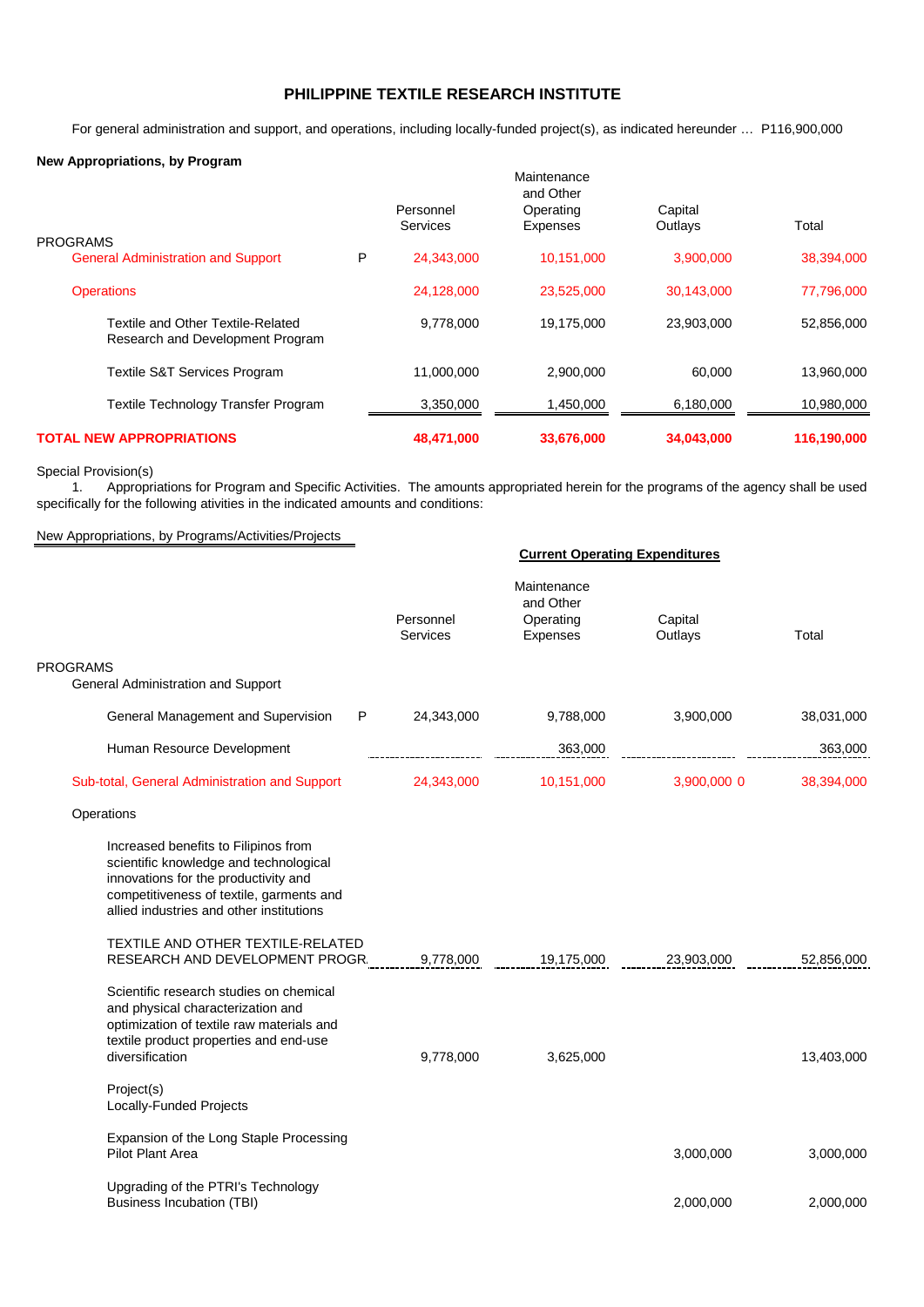| Construction of Silkworm Rearing House<br>Technology Center, Brgy. Emelda,<br>Villanueva, Misamis Oriental                                                                                                                |              |              | 1,500,000  | 1,500,000                                           |
|---------------------------------------------------------------------------------------------------------------------------------------------------------------------------------------------------------------------------|--------------|--------------|------------|-----------------------------------------------------|
| Genome-Based Approach to Philippine<br>Silkworm Germplasm Maintenance and<br>Hybridization, Phase I                                                                                                                       |              | 2,768,000    | 240,000    | 3,008,000                                           |
| Support to the Development of Mindanao<br>Silk through the PTRI Technology Center<br>in Misamis Oriental                                                                                                                  |              | 6,791,000    | 6,021,000  | 12,812,000                                          |
| Revitalization of Sericulture in the<br>Cordillera Administrative Region                                                                                                                                                  |              | 3,976,000    | 6,642,000  | 10,618,000                                          |
| Support for Productivity Enhancement<br>of Sericulture, Handloom Weaving and<br>Natural Dyeing in Negros Occidental                                                                                                       |              | 2,015,000    | 4,500,000  | 6,515,000                                           |
| <b>TEXTILE S&amp;T SERVICES PROGRAM</b>                                                                                                                                                                                   | 11,000,000   | 2,900,000    | 60,000     | 13,960,000                                          |
| Testing of raw materials and allied<br>products and provision of technical<br>assistance to the textile, garments and<br>allied industries on textile processing<br>and machinery utilization                             | 11,000,000   | 2,900,000    | 60,000     | 13,960,000                                          |
| <b>TEXTILE TECHNOLOGY TRANSFER</b><br><b>PROGRAM</b>                                                                                                                                                                      | 3,350,000    | 1,450,000    | 6,180,000  | 10,980,000                                          |
| Dissemination of textile information and<br>provision of documentation of services<br>to textile millers and allied industries                                                                                            | 3,350,000.00 | 1,450,000.00 | 180,000.00 | 4,980,000.00                                        |
| Project(s)<br>Locally-Funded Projects                                                                                                                                                                                     |              |              |            |                                                     |
| Repair and Renovation of PTRI<br>Administration and Laboratory Building,<br>Phase VIII                                                                                                                                    |              |              | 6,000,000  | 6,000,000                                           |
| <b>TOTAL, Operations</b>                                                                                                                                                                                                  | 24,128,000   | 23,525,000   | 30,143,000 | 77,796,000                                          |
| <b>TOTAL NEW APPROPRIATIONS</b>                                                                                                                                                                                           | 48,471,000   | 33,676,000   | 34,043,000 | 116,190,000                                         |
| Appropriations, by Object of Expenditure                                                                                                                                                                                  |              |              |            |                                                     |
| (in Thousand Pesos)                                                                                                                                                                                                       |              |              |            |                                                     |
| <b>Current Operating Expenditures</b>                                                                                                                                                                                     |              |              |            |                                                     |
| <b>Personnel Services</b><br>Civilian Personnel<br><b>Permanent Positions</b><br><b>Basic Salary</b>                                                                                                                      |              |              |            |                                                     |
| <b>Total Permanent Positions</b>                                                                                                                                                                                          |              |              |            | 26,238                                              |
| Other Compensation Common to All<br>Personnel Economic Relief Allowance<br>Representation Allowance<br><b>Transportation Allowance</b><br>Clothing and Uniform Allowance<br>Mid-Year Bonus<br>Year-End Bonus<br>Cash Gift |              |              |            | 1,872<br>228<br>228<br>390<br>2,187<br>2,187<br>390 |
| <b>Productivity Enhancement Incentive</b>                                                                                                                                                                                 |              |              |            | 390                                                 |
| Total, Other Compensation Common to All                                                                                                                                                                                   |              |              |            | 7,872                                               |

Other Compensation for Specific Groups